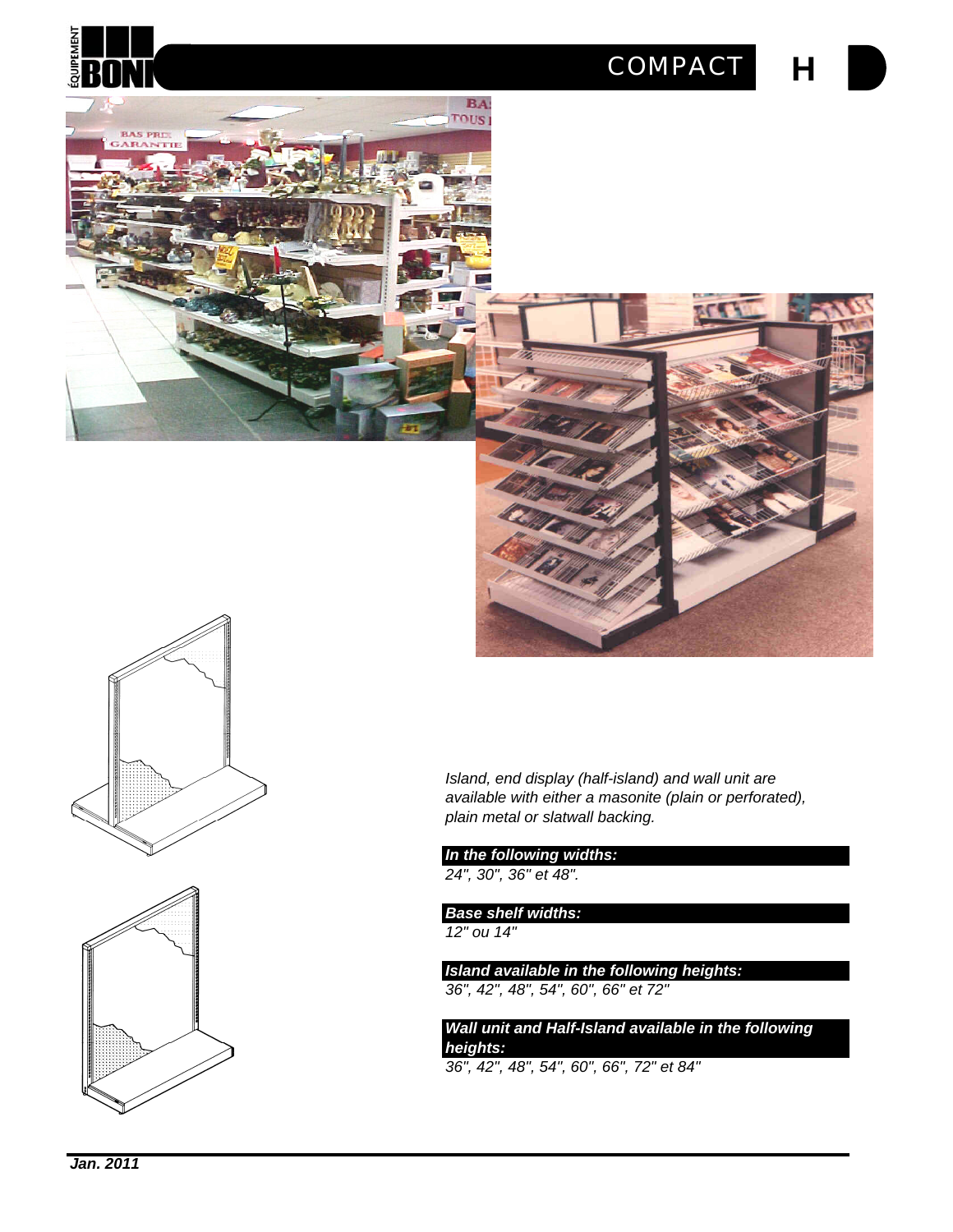## **H-0.1** *COMPACT*



| Base shelf                     | $H-10$       |
|--------------------------------|--------------|
| Bottom tie bar                 | H-08         |
| Centre cap                     | H-09         |
| Finishing cap                  | H-09         |
| Half-island                    | H-02 to H-04 |
| Island                         | $H-01$       |
| Lower spacer                   | H-09         |
| Perforated masonite backing    | $H-11$       |
| Plain masonite backing         | $H-12$       |
| Plain metal backing            | $H-13$       |
| Plastic joiner                 | $H-10$       |
| Shelf with inclinable brackets | $H-15$       |
| Side cap with channel          | H-09         |
| Slatwall backing               | $H-14$       |
| Spacer for wall                | $H-10$       |
| Spacer for wall or island      | H-09         |
| Straight slatwall shelf        | H-15         |
| Top cap                        | H-08         |
| Upright                        | H-06 to H-08 |
| Wall unit                      | H-05         |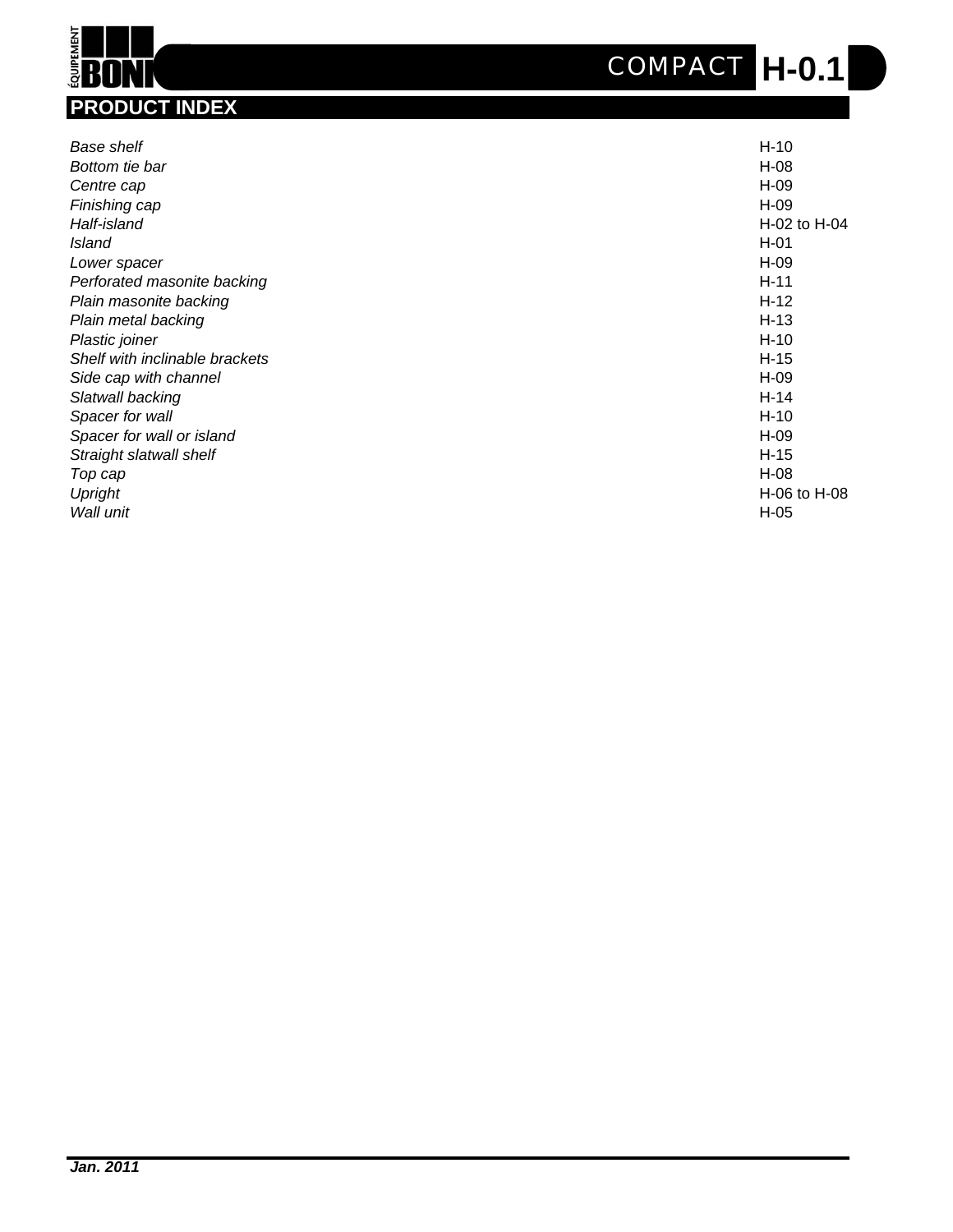

**H-06** *COMPACT COMPONENT*

#### **END UPRIGHT FOR WALL UNIT AND HALF-ISLAND UNIT**

#### **LEFT - BASE 12"**

| 090-12-0136 | 36" high          |
|-------------|-------------------|
| 090-12-0142 | 42" high          |
| 090-12-0148 | 48" high          |
| 090-12-0154 | 54" high          |
|             |                   |
| 090-12-0160 | 60" high          |
| 090-12-0166 | 66" (651/2") high |
| 090-12-0172 | 72" high          |
| 090-12-0184 | 84" high          |
|             |                   |

#### **RIGHT - BASE 12"**

| 090-12-1136 | 36" high   |
|-------------|------------|
| 090-12-1142 | 42" high   |
| 090-12-1148 | 48" high   |
| 090-12-1154 | 54" high   |
| 090-12-1160 | 60" high   |
| 090-12-1166 | 66" (65½") |

| 090-12-1166 | 66" (65½") high |
|-------------|-----------------|
| 090-12-1172 | 72" high        |
| 090-12-1184 | 84" high        |

#### **LEFT - BASE 14"**

| 090-14-0136 | 36" high          |
|-------------|-------------------|
| 090-14-0142 | 42" high          |
| 090-14-0148 | 48" high          |
| 090-14-0154 | 54" high          |
|             |                   |
| 090-14-0160 | 60" high          |
| 090-14-0166 | 66" (651/2") high |
| 090-14-0172 | 72" high          |
| 090-14-0184 | 84" high          |
|             |                   |

#### **RIGHT - BASE 14"**

| 090-14-1136 | 36" high          |
|-------------|-------------------|
| 090-14-1142 | 42" high          |
| 090-14-1148 | 48" high          |
| 090-14-1154 | 54" high          |
|             |                   |
| 090-14-1160 | 60" high          |
| 090-14-1166 | 66" (651/2") high |
| 090-14-1172 | 72" high          |
| 090-14-1184 | 84" high          |
|             |                   |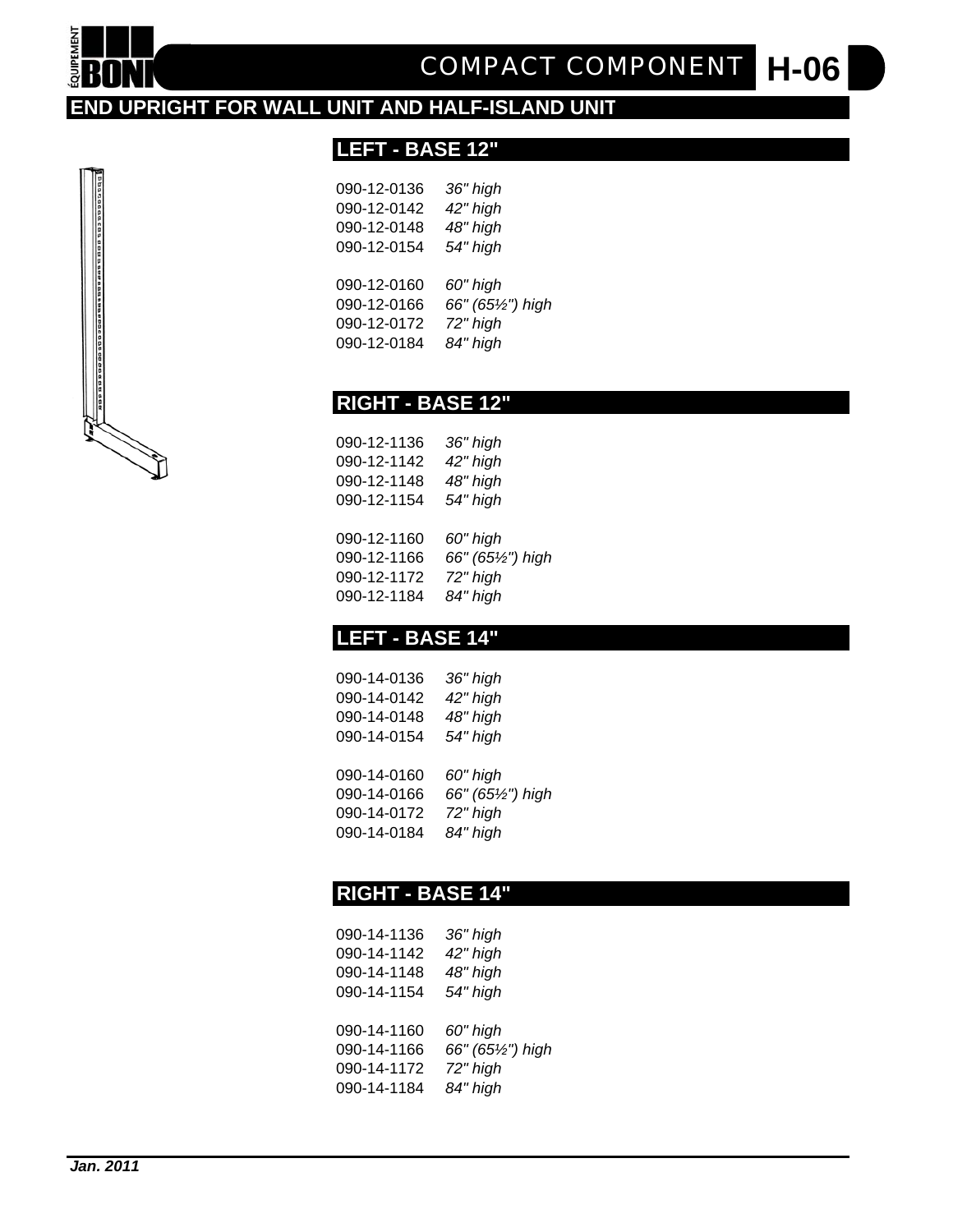

**H-07** *COMPACT COMPONENT*

#### **CENTRE UPRIGHT FOR WALL AND HALF-ISLAND UNIT**



#### **BASE 12"**

| 090-12-0236 | 36" high          |
|-------------|-------------------|
| 090-12-0242 | 42" high          |
| 090-12-0248 | 48" high          |
| 090-12-0254 | 54" high          |
|             |                   |
| 090-12-0260 | 60" high          |
| 090-12-0266 | 66" (651/2") high |
| 090-12-0272 | 72" high          |
| 090-12-0284 | 84" high          |
|             |                   |

#### **BASE 14"**

| 090-14-0236 | 36" high          |
|-------------|-------------------|
| 090-14-0242 | 42" high          |
| 090-14-0248 | 48" high          |
| 090-14-0254 | 54" high          |
|             |                   |
| 090-14-0260 | 60" high          |
| 090-14-0266 | 66" (651/2") high |
| 090-14-0272 | 72" high          |
| 090-14-0284 | 84" high          |
|             |                   |

#### **ISLAND END UPRIGHT**



#### **BASE 12"/12"**

| 090-12-2136<br>090-12-2142 | 36" high<br>42" high |
|----------------------------|----------------------|
| 090-12-2148                | 48" high             |
| 090-12-2154                | 54" high             |
| 090-12-2160                | 60" high             |
| 090-12-2166                | 66" (65½") high      |
| 090-12-2172                | 72" high             |

#### **BASE 14"/14"**

| 090-14-2136<br>090-14-2142<br>090-14-2148 | 36" high<br>42" high<br>48" high |
|-------------------------------------------|----------------------------------|
| 090-14-2154                               | 54" high                         |
| 090-14-2160                               | 60" high                         |
| 090-14-2166                               | 66" (651/2") high                |
| 090-14-2172                               | 72" high                         |
|                                           |                                  |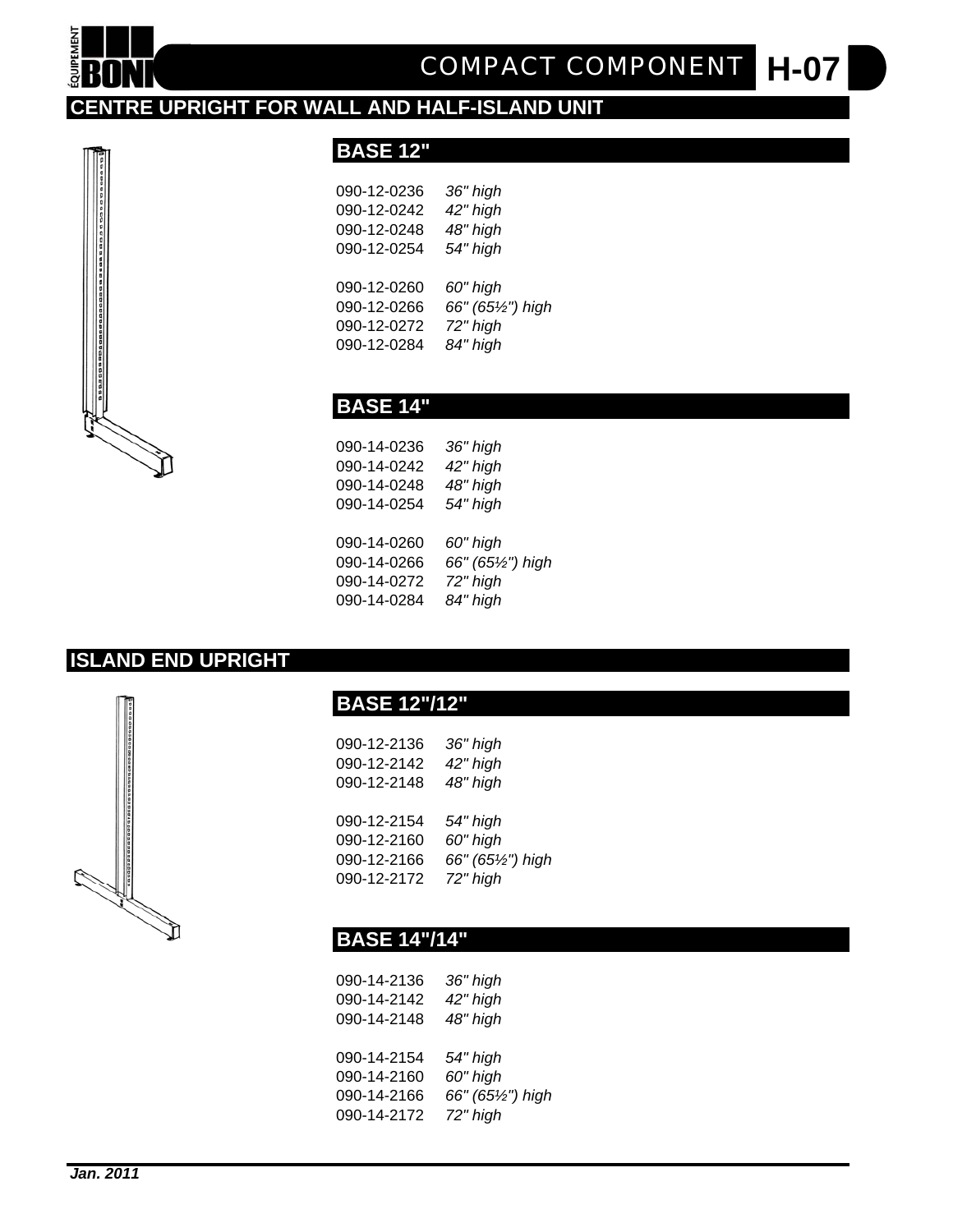#### *Jan. 2011*



#### **TOP CAP WITH MASONITE BACKING SPACER**



| 090-10-0030 | 1 13/16" x 30" |
|-------------|----------------|
| 090-10-0036 | 1 13/16" x 36" |

090-10-0024 *1 13/16" x 24"*

#### **TOP CAP WITHOUT SPACER**



**BOTTOM TIE BAR**

| 090-09-0024 | 1¾" x 2½" x 22¾' |
|-------------|------------------|
| 090-09-0030 | 1¾" x 2½" x 28¾" |
|             |                  |

090-09-0036 *1¾" x 2½" x 34¾"* 090-09-0048 *1¾" x 2½" x 48¾"*

| 090-09-0024 $1\frac{3}{4}$ " x 2 $\frac{1}{2}$ " x 22 |
|-------------------------------------------------------|

| 9-0024 | 1¾" x 2½" x 22¾" |
|--------|------------------|



|                      | 090-14-2266 66" (65½") high |
|----------------------|-----------------------------|
| 090-14-2272 72" high |                             |
|                      |                             |

090-14-2254 *54" high* 090-14-2260 *60" high*

| 090-14-2236<br>36" high<br>090-14-2242<br>42" high<br>090-14-2248<br>48" high |  |
|-------------------------------------------------------------------------------|--|

| <b>BASE 14"/14"</b> |  |
|---------------------|--|

## 090-12-2236 *36" high* 090-12-2242 *42" high* 090-12-2248 *48" high*

090-12-2254 *54" high*

090-12-2260 *60" high*

090-12-2266 *66" (65½") high*

**BASE 12"/12"**

**H-08** *COMPACT COMPONENT*

**OUIPEMENT** 

**CENTRE UPRIGHT FOR ISLAND**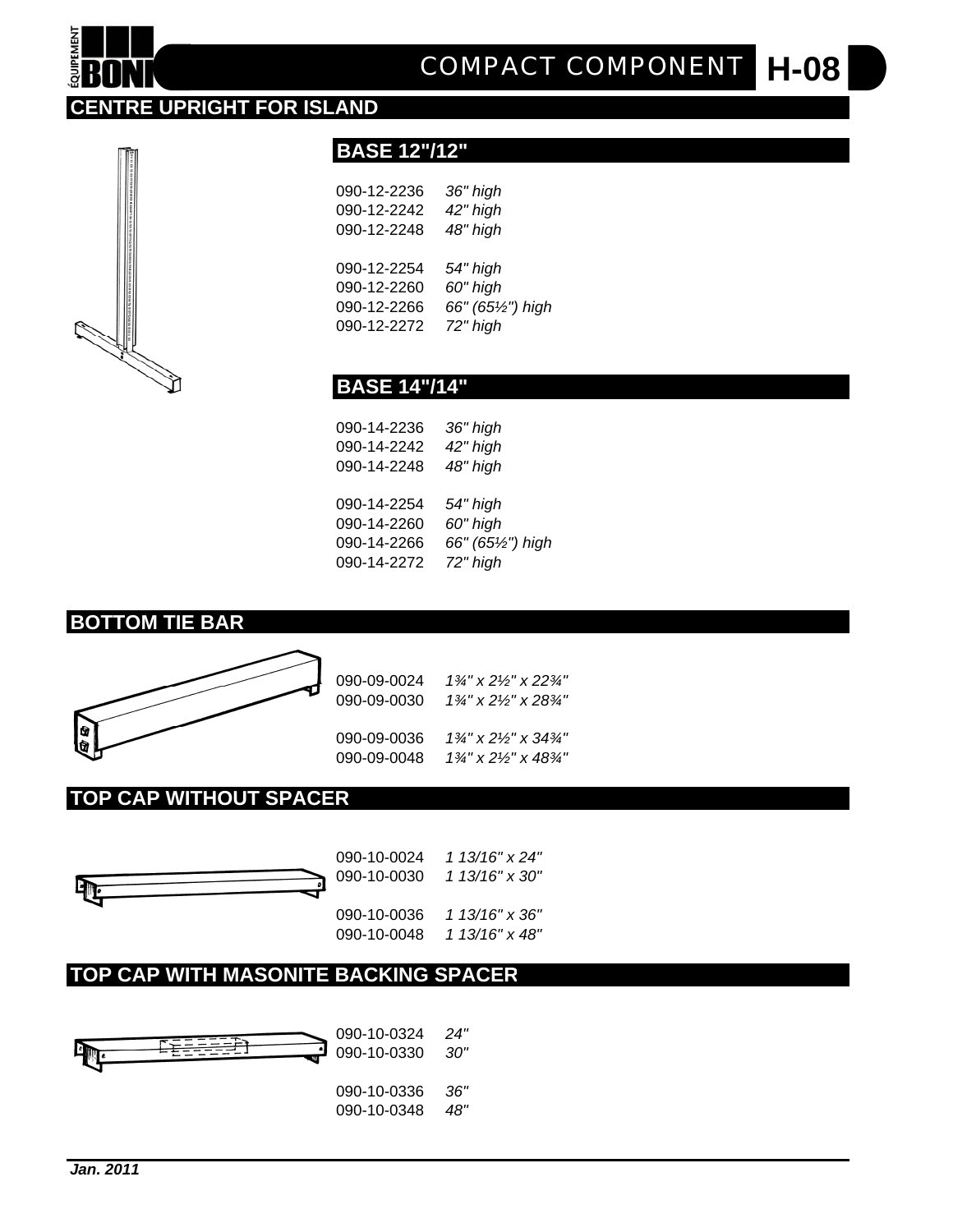

**H-09** *COMPACT COMPONENT*

#### **CENTRE CAP FOR UNIT WITH GRID OR GLASS PANEL**



090-10-0224 *1¾" x 22¾"* 090-10-0230 *1¾" x 28¾"*

090-10-0236 *1¾" x 34¾"* 090-10-0248 *1¾" x 46¾"*

#### **SIDE CAP WITH CHANNEL FOR GRID OR GLASS**

090-10-0002 *1¾" x 15"*

**COMPACT UPRIGHT FINISHING CAP**



090-10-0001 *9/16" x 1 13/16"*

#### **LOWER SPACER FOR MASONITE BACKING**



090-00-0016 *12"*

#### **SPACER FOR WALL UNIT WITH MASONITE BACKING**



090-01-0232 *1 1/8" x ½" x 32½" (36") w/2-way tape* 090-01-0238 *1 1/8" x ½" x 38½" (42") w/2-way tape* 090-01-0244 *1 1/8" x ½" x 44½" (48") w/2-way tape* 090-01-0250 *1 1/8" x ½" x 50½" (54") w/2-way tape* 090-01-0256 *1 1/8" x ½" x 56½" (60") w/2-way tape* 090-01-0268 *1 1/8" x ½" x 68½" (66") w/2-way tape* 090-01-0280 *1 1/8" x ½" x 80½" (84") w/2-way tape*

#### **SPACER FOR ISLAND UNIT WITH MASONITE BACKING**



090-01-0132 *½" x ¾" x ½" x 32½" (36") w/2-way tape* 090-01-0138 *½" x ¾" x ½" x 38½" (42") w/2-way tape* 090-01-0144 *½" x ¾" x ½" x 44½" (48") w/2-way tape* 090-01-0150 *½" x ¾" x ½" x 50½" (54") w/2-way tape* 090-01-0156 *½" x ¾" x ½" x 56½" (60") w/2-way tape* 090-01-0168 *½" x ¾" x ½" x 68½" (66") w/2-way tape* 090-01-0180 *½" x ¾" x ½" x 80½" (84") w/2-way tape*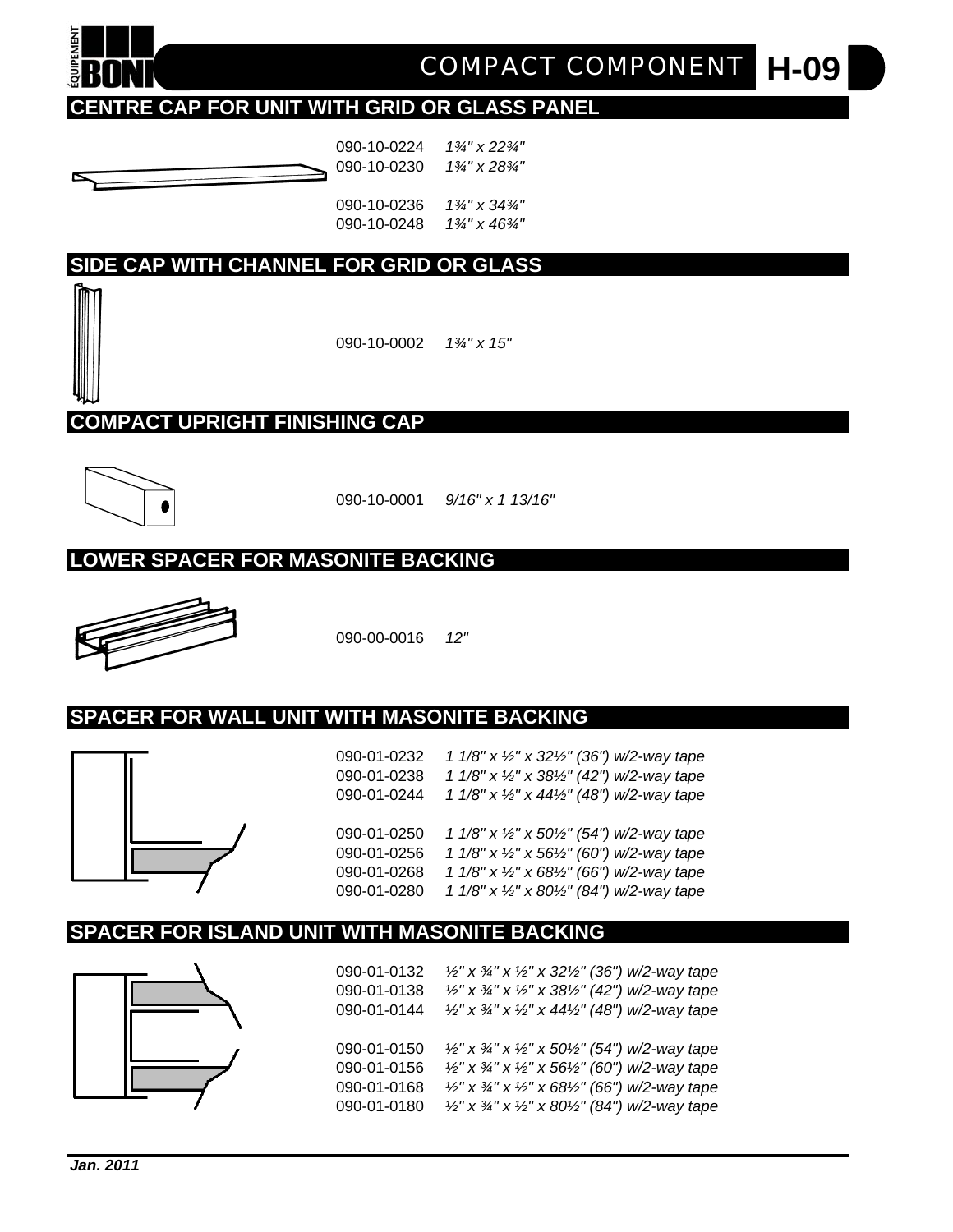

**H-10** *COMPACT COMPONENT*

#### **SPACER FOR WALL UNIT WITH SLATWALL**



090-01-0032 *¾" x ½" x 32½" (36") w/2-way tape* 090-01-0038 *¾" x ½" x 38½" (42") w/2-way tape* 090-01-0044 *¾" x ½" x 44½" (48") w/2-way tape* 090-01-0050 *¾" x ½" x 50½" (54") w/2-way tape* 090-01-0056 *¾" x ½" x 56½" (60") w/2-way tape* 090-01-0068 *¾" x ½" x 68½" (66") w/2-way tape* 090-01-0080 *¾" x ½" x 80½" (84") w/2-way tape*

#### **PLASTIC JOINER**



| 090-00-0021 | 21 11/16" |
|-------------|-----------|
| 090-00-0027 | 27 11/16" |
| 090-00-0033 | 33 11/16" |
| 090-00-0045 | 45 11/16" |

#### **BASE SHELF**



| 090-05-2412 | $3''$ x 12" x 24"       |
|-------------|-------------------------|
| 090-05-3012 | $3''$ x $12''$ x $30''$ |
| 090-05-3612 | $3''$ x 12" x 36"       |
| 090-05-4812 | $3''$ x $12''$ x $48''$ |
|             |                         |
|             |                         |
| 090-05-2414 | 3" x 14" x 24"          |
| 090-05-3014 | $3''$ x $14''$ x $30''$ |
| 090-05-3614 | $3''$ x $14''$ x $36''$ |
| 090-05-4814 | $3''$ x $14''$ x $48''$ |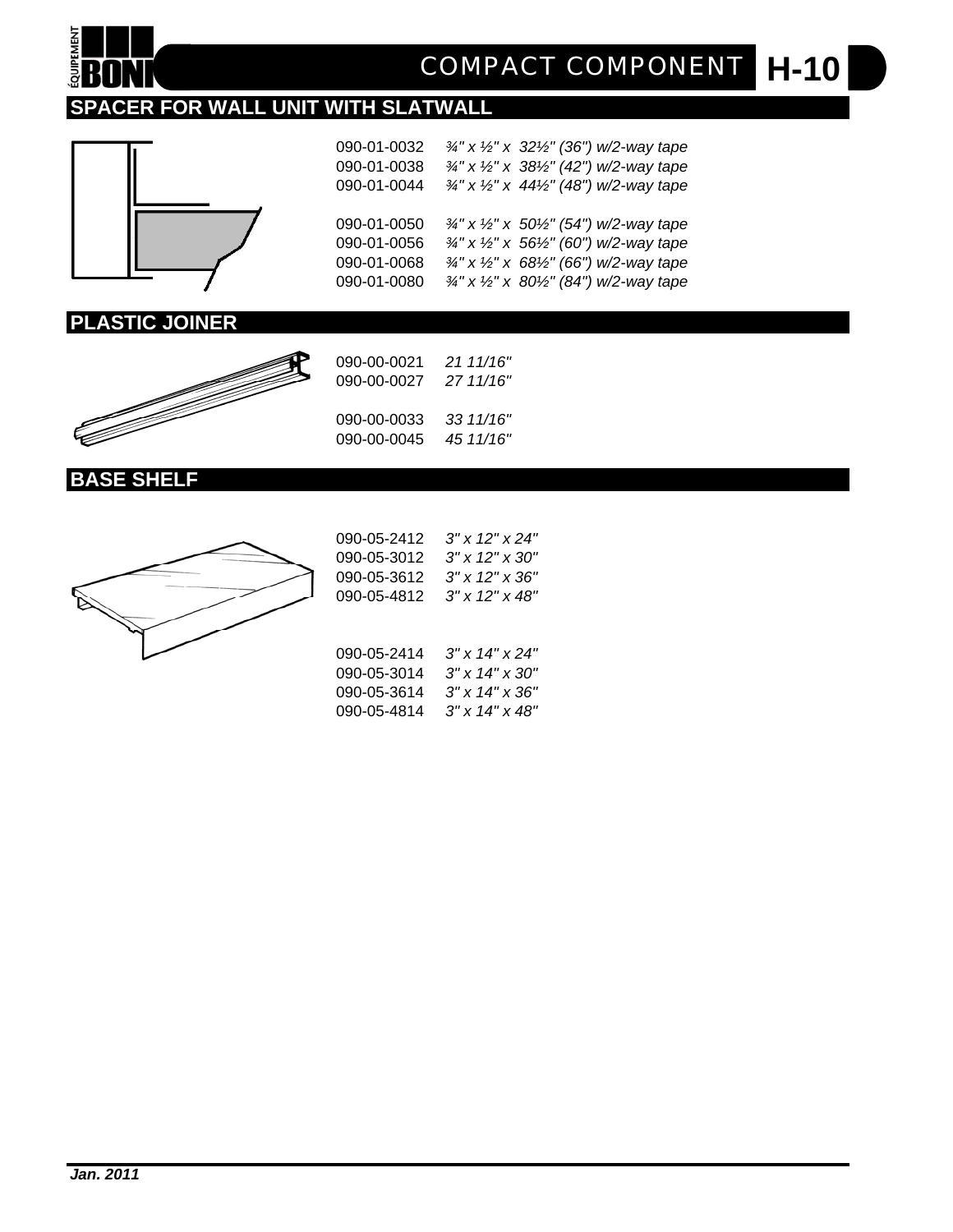# **ENDI**

## **H-11** *COMPACT COMPONENT*

|              |     | <b>MASONITE BACKING (PLAIN OR PERFORATED) CONFIGURATION</b> |     |     |     |     |     |     |
|--------------|-----|-------------------------------------------------------------|-----|-----|-----|-----|-----|-----|
| Back. / Post | 36" | 42"                                                         | 48" | 54" | 60" | 65" | 72" | 84" |
|              |     |                                                             |     |     |     |     |     |     |
| 18"          |     |                                                             |     |     |     |     |     |     |
| 24"          |     |                                                             |     |     |     |     |     |     |
| 29 5/8"      |     |                                                             |     |     |     |     |     |     |
| 33 1/8"      |     |                                                             |     |     |     |     |     |     |
| 36"          |     |                                                             |     |     |     |     |     |     |
| 39 1/8"      |     |                                                             |     |     |     |     |     |     |
| 42"          |     |                                                             |     |     |     |     |     |     |
| 45 1/8"      |     |                                                             |     |     |     |     |     |     |
| 47 3/4"      |     |                                                             |     |     |     |     |     |     |

### **PERFORATED MASONITE BACKING (width x height)**



| 090-06-1822 | 22 11/16" x 18"     |
|-------------|---------------------|
| 090-06-1828 | 28 11/16" x 18"     |
| 090-06-1834 | 34 11/16" x 18"     |
| 090-06-1846 | 46 11/16" x 18"     |
| 090-06-2422 | 22 11/16" x 24"     |
| 090-06-2428 | 28 11/16" x 24"     |
| 090-06-2434 | 34 11/16" x 24"     |
| 090-06-2446 | 46 11/16" x 24"     |
| 090-06-2922 | 22 11/16" x 29 5/8" |
| 090-06-2928 | 28 11/16" x 29 5/8" |
| 090-06-2934 | 34 11/16" x 29 5/8" |
| 090-06-2946 | 46 11/16" x 29 5/8" |
| 090-06-3322 | 22 11/16" x 33 1/8" |
| 090-06-3328 | 28 11/16" x 33 1/8" |
| 090-06-3334 | 34 11/16" x 33 1/8" |
| 090-06-3346 | 46 11/16" x 33 1/8" |
| 090-06-3622 | 22 11/16" x 36"     |
| 090-06-3628 | 28 11/16" x 36"     |
| 090-06-3634 | 34 11/16" x 36"     |
| 090-06-3646 | 46 11/16" x 36"     |
| 090-06-3922 | 22 11/16" x 39 1/8" |
| 090-06-3928 | 28 11/16" x 39 1/8" |
| 090-06-3934 | 34 11/16" x 39 1/8" |
| 090-06-3946 | 46 11/16" x 39 1/8" |
| 090-06-4222 | 22 11/16" x 42"     |
| 090-06-4228 | 28 11/16" x 42"     |
| 090-06-4234 | 34 11/16" x 42"     |
| 090-06-4246 | 46 11/16" x 42"     |
| 090-06-4522 | 22 11/16" x 45 1/8" |
| 090-06-4528 | 28 11/16" x 45 1/8" |
| 090-06-4534 | 34 11/16" x 45 1/8" |
| 090-06-4546 | 46 11/16" x 45 1/8" |
|             |                     |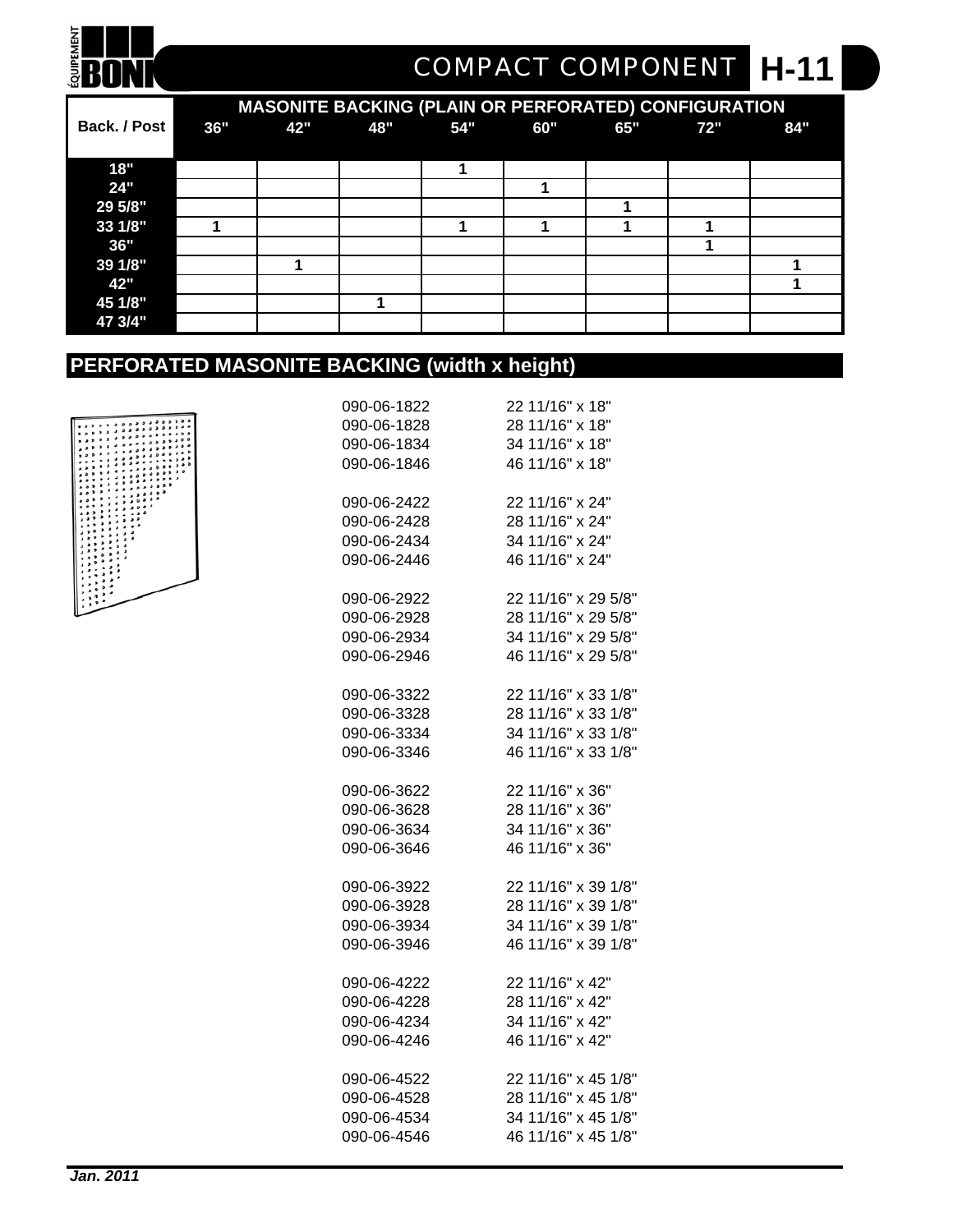# **ENON**

## **H-12** *COMPACT COMPONENT*

|              |     |     |     |     | <b>MASONITE BACKING (PLAIN OR PERFORATED) CONFIGURATION</b> |     |     |     |
|--------------|-----|-----|-----|-----|-------------------------------------------------------------|-----|-----|-----|
| Back. / Post | 36" | 42" | 48" | 54" | 60"                                                         | 65" | 72" | 84" |
|              |     |     |     |     |                                                             |     |     |     |
| 18"          |     |     |     |     |                                                             |     |     |     |
| 24"          |     |     |     |     |                                                             |     |     |     |
| 29 5/8"      |     |     |     |     |                                                             |     |     |     |
| 33 1/8"      |     |     |     |     |                                                             |     |     |     |
| 36"          |     |     |     |     |                                                             |     |     |     |
| 39 1/8"      |     |     |     |     |                                                             |     |     |     |
| 42"          |     |     |     |     |                                                             |     |     |     |
| 45 1/8"      |     |     |     |     |                                                             |     |     |     |
| 47 3/4"      |     |     |     |     |                                                             |     |     |     |

#### **PLAIN MASONITE BACKING (width x height)**



| 090-09-1822 | 22 11/16" x 18"     |
|-------------|---------------------|
| 090-09-1828 | 28 11/16" x 18"     |
| 090-09-1834 | 34 11/16" x 18"     |
| 090-09-1846 | 46 11/16" x 18"     |
|             |                     |
| 090-09-2422 | 22 11/16" x 24"     |
| 090-09-2428 | 28 11/16" x 24"     |
| 090-09-2434 | 34 11/16" x 24"     |
| 090-09-2446 | 46 11/16" x 24"     |
|             |                     |
| 090-09-2922 | 22 11/16" x 29 5/8" |
| 090-09-2928 | 28 11/16" x 29 5/8" |
| 090-09-2934 | 34 11/16" x 29 5/8" |
| 090-09-2946 | 46 11/16" x 29 5/8" |
|             |                     |
| 090-09-3322 | 22 11/16" x 33 1/8" |
| 090-09-3328 | 28 11/16" x 33 1/8" |
| 090-09-3334 | 34 11/16" x 33 1/8" |
| 090-09-3346 | 46 11/16" x 33 1/8" |
|             |                     |
| 090-09-3622 | 22 11/16" x 36"     |
| 090-09-3628 | 28 11/16" x 36"     |
| 090-09-3634 | 34 11/16" x 36"     |
| 090-09-3646 | 46 11/16" x 36"     |
|             |                     |
| 090-09-3922 | 22 11/16" x 39 1/8" |
| 090-09-3928 | 28 11/16" x 39 1/8" |
| 090-09-3934 | 34 11/16" x 39 1/8" |
| 090-09-3946 | 46 11/16" x 39 1/8" |
|             |                     |
| 090-09-4222 | 22 11/16" x 42"     |
| 090-09-4228 | 28 11/16" x 42"     |
| 090-09-4234 | 34 11/16" x 42"     |
| 090-09-4246 | 46 11/16" x 42"     |
| 090-09-4522 | 22 11/16" x 45 1/8" |
| 090-09-4528 | 28 11/16" x 45 1/8" |
| 090-09-4534 | 34 11/16" x 45 1/8" |
| 090-09-4546 | 46 11/16" x 45 1/8" |
|             |                     |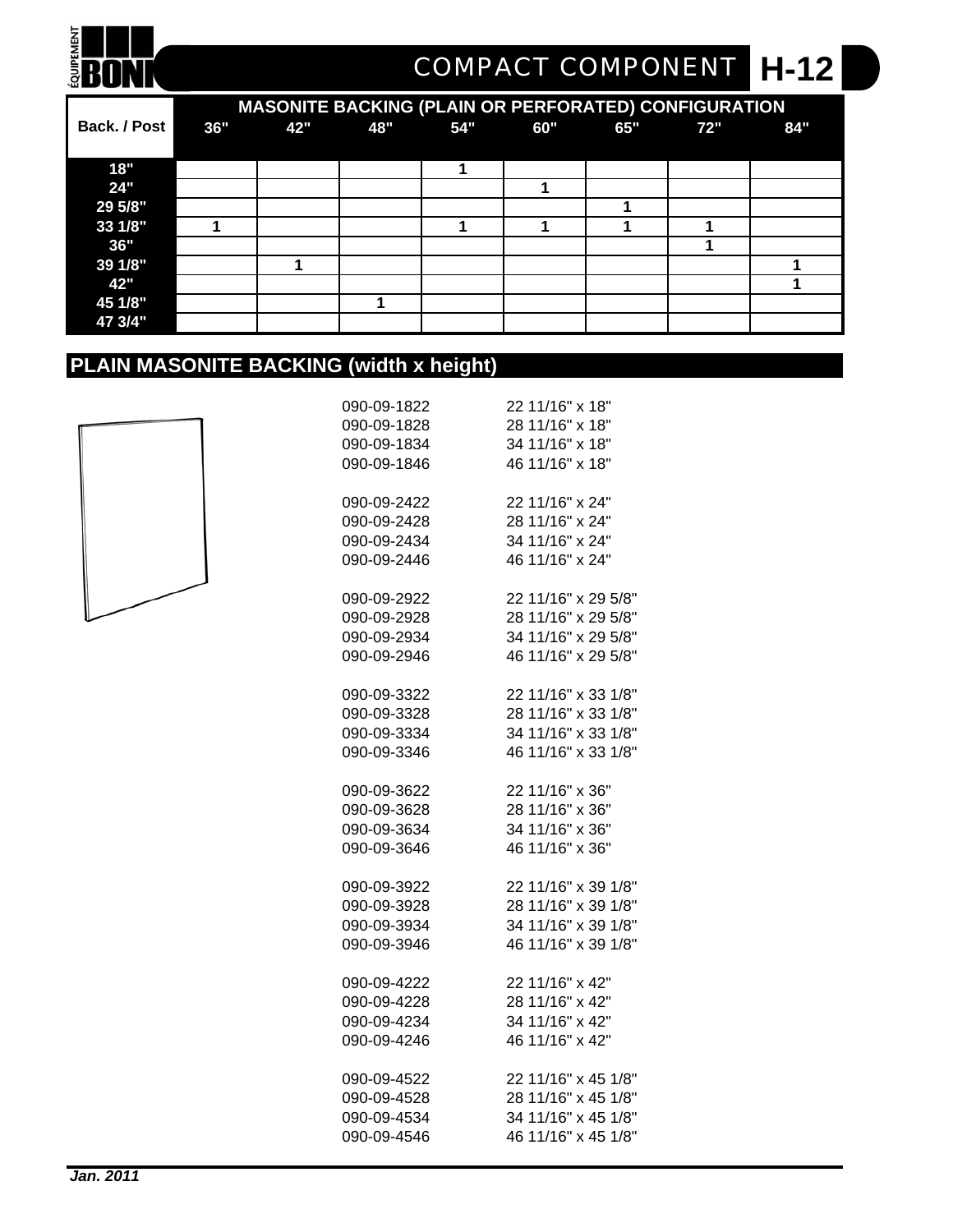## **H-13** *COMPACT COMPONENT*

|              |     |     | PLAIN METAL BACKING CONFIGURATION |     |     |     |     |     |
|--------------|-----|-----|-----------------------------------|-----|-----|-----|-----|-----|
| Back. / Post | 36" | 42" | 48"                               | 54" | 60" | 65" | 72" | 84" |
|              |     |     |                                   |     |     |     |     |     |
| 18"          |     |     |                                   |     |     |     |     |     |
| 24"          |     |     |                                   |     |     |     |     |     |
| 29 5/8"      |     |     |                                   |     |     |     |     |     |
| 33 1/8"      |     |     |                                   |     |     |     |     |     |
| 36"          |     |     |                                   |     |     |     |     |     |
| 39 1/8"      |     |     |                                   |     |     |     |     |     |
| 42"          |     |     |                                   |     |     |     |     |     |
| 45 1/8"      |     |     |                                   |     |     |     |     |     |
| 47 3/4"      |     |     |                                   |     |     |     |     |     |

#### **PLAIN METAL BACKING (width x height)**



**ENON** 

| 090-07-1822 | 22 11/16" x 18"     |
|-------------|---------------------|
| 090-07-1828 | 28 11/16" x 18"     |
| 090-07-1834 | 34 11/16" x 18"     |
| 090-07-1846 | 46 11/16" x 18"     |
|             |                     |
| 090-07-2422 | 22 11/16" x 24"     |
| 090-07-2428 | 28 11/16" x 24"     |
| 090-07-2434 | 34 11/16" x 24"     |
| 090-07-2446 | 46 11/16" x 24"     |
|             |                     |
| 090-07-2922 | 22 11/16" x 29 5/8" |
| 090-07-2928 | 28 11/16" x 29 5/8" |
| 090-07-2934 | 34 11/16" x 29 5/8" |
| 090-07-2946 | 46 11/16" x 29 5/8" |
|             |                     |
| 090-07-3322 | 22 11/16" x 33 1/8" |
| 090-07-3328 | 28 11/16" x 33 1/8" |
| 090-07-3334 | 34 11/16" x 33 1/8" |
| 090-07-3346 | 46 11/16" x 33 1/8" |
| 090-07-3622 | 22 11/16" x 36"     |
| 090-07-3628 | 28 11/16" x 36"     |
| 090-07-3634 | 34 11/16" x 36"     |
| 090-07-3646 | 46 11/16" x 36"     |
|             |                     |
| 090-07-3922 | 22 11/16" x 39 1/8" |
| 090-07-3928 | 28 11/16" x 39 1/8" |
| 090-07-3934 | 34 11/16" x 39 1/8" |
| 090-07-3946 | 46 11/16" x 39 1/8" |
|             |                     |
| 090-07-4222 | 22 11/16" x 42"     |
| 090-07-4228 | 28 11/16" x 42"     |
| 090-07-4234 | 34 11/16" x 42"     |
| 090-07-4246 | 46 11/16" x 42"     |
| 090-07-4522 | 22 11/16" x 45 1/8" |
| 090-07-4528 | 28 11/16" x 45 1/8" |
| 090-07-4534 | 34 11/16" x 45 1/8" |
| 090-07-4546 | 46 11/16" x 45 1/8" |
|             |                     |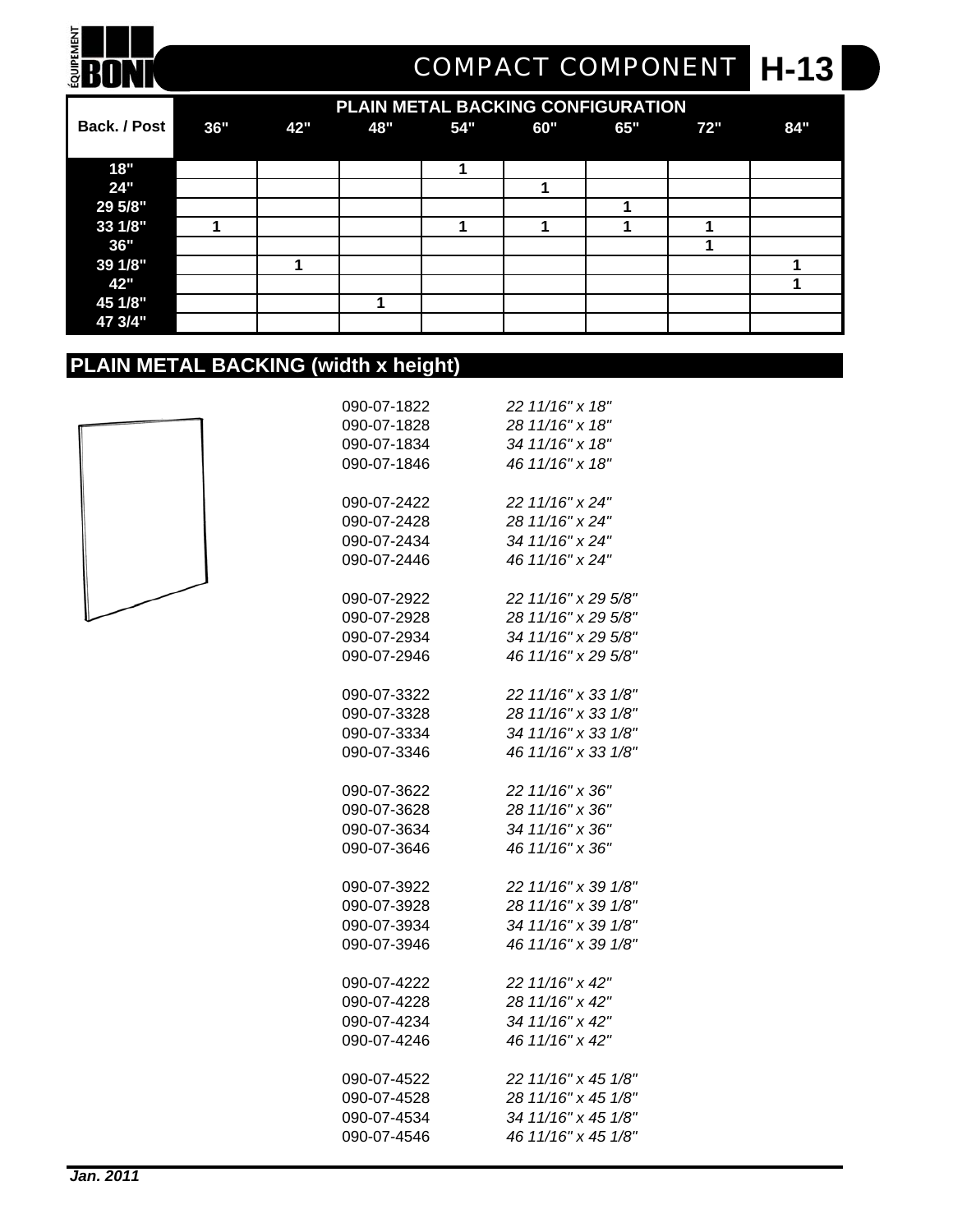## **H-14** *COMPACT COMPONENT*

|                     | <b>SLATWALL BACKING CONFIGURATION</b> |     |     |     |     |     |              |     |
|---------------------|---------------------------------------|-----|-----|-----|-----|-----|--------------|-----|
| <b>Back. / Post</b> | 36"                                   | 42" | 48" | 54" | 60" | 65" | 72"          | 84" |
|                     |                                       |     |     |     |     |     |              |     |
| 16 5/8"             |                                       |     |     |     |     |     |              |     |
| 22 5/8"             |                                       |     |     |     |     |     |              |     |
| 28 1/8"             |                                       |     |     |     |     |     |              |     |
| $33\frac{1}{4}$ "   |                                       |     |     |     |     |     |              |     |
| 34 5/8"             |                                       |     |     |     |     |     | $\mathbf{2}$ |     |
| $39\frac{1}{4}$ "   |                                       |     |     |     |     |     |              |     |
| 451/4"              |                                       |     |     |     |     |     |              |     |
| 46 5/8"             |                                       |     |     |     |     |     |              |     |
| 47 3/4"             |                                       |     |     |     |     |     |              |     |

### **SLATWALL BACKING (width x height)**

|  | ĺ |
|--|---|
|  |   |
|  |   |
|  |   |
|  |   |
|  |   |
|  |   |
|  |   |
|  |   |
|  |   |
|  |   |
|  |   |
|  |   |
|  |   |
|  |   |
|  |   |
|  |   |
|  |   |
|  |   |
|  |   |
|  |   |
|  |   |
|  |   |
|  |   |
|  |   |
|  |   |
|  |   |
|  |   |
|  |   |
|  |   |
|  |   |
|  |   |
|  |   |
|  |   |

**QUIPEMENT** R

 $Pricing for melanine finish$ *either white, grey or almond.*

| 090-08-1622 | 22 11/16" x 16 5/8" |
|-------------|---------------------|
| 090-08-1628 | 28 11/16" x 16 5/8" |
| 090-08-1634 | 34 11/16" x 16 5/8" |
| 090-08-1646 | 46 11/16" x 16 5/8" |
| 090-08-2222 | 22 11/16" x 22 5/8" |
| 090-08-2228 | 28 11/16" x 22 5/8" |
| 090-08-2234 | 34 11/16" x 22 5/8" |
| 090-08-2246 | 46 11/16" x 22 5/8" |
| 090-08-2822 | 22 11/16" x 28 1/8" |
| 090-08-2828 | 28 11/16" x 28 1/8" |
| 090-08-2834 | 34 11/16" x 28 1/8" |
| 090-08-2846 | 46 11/16" x 28 1/8" |
| 090-08-3322 | 22 11/16" x 331/4"  |
| 090-08-3328 | 28 11/16" x 331/4"  |
| 090-08-3334 | 34 11/16" x 331/4"  |
| 090-08-3346 | 46 11/16" x 331/4"  |
| 090-08-3422 | 22 11/16" x 34 5/8" |
| 090-08-3428 | 28 11/16" x 34 5/8" |
| 090-08-3434 | 34 11/16" x 34 5/8" |
| 090-08-3446 | 46 11/16" x 34 5/8" |
| 090-08-3922 | 22 11/16" x 391/4"  |
| 090-08-3928 | 28 11/16" x 391/4"  |
| 090-08-3934 | 34 11/16" x 391/4"  |
| 090-08-3946 | 46 11/16" x 391/4"  |
| 090-08-4522 | 22 11/16" x 451/4"  |
| 090-08-4528 | 28 11/16" x 451/4"  |
| 090-08-4534 | 34 11/16" x 451/4"  |
| 090-08-4546 | 46 11/16" x 451/4"  |
| 090-08-4622 | 22 11/16" x 46 5/8" |
| 090-08-4628 | 28 11/16" x 46 5/8" |
| 090-08-4634 | 34 11/16" x 46 5/8" |
| 090-08-4646 | 46 11/16" x 46 5/8" |